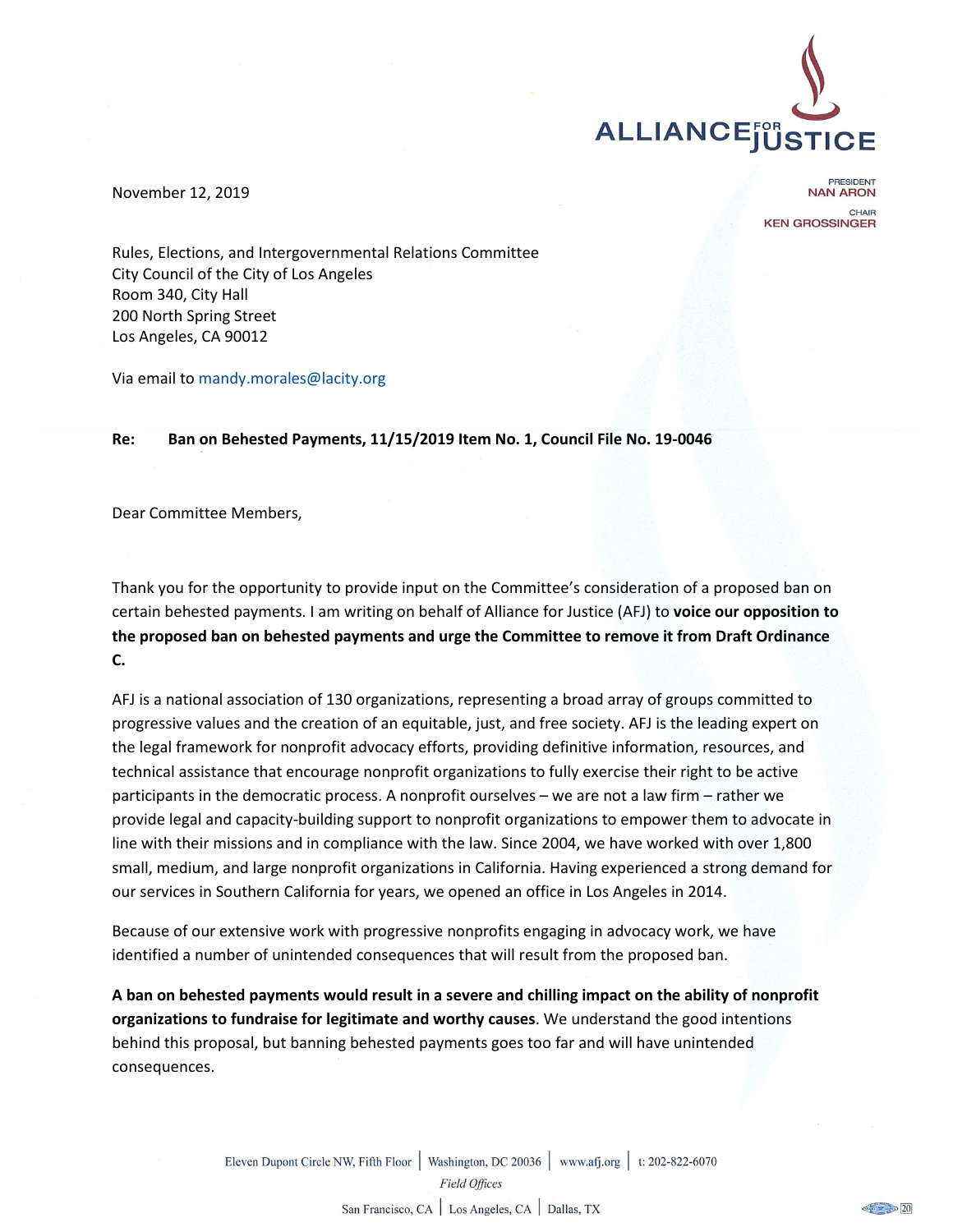**The proposed ban would diminish services and benefits available to all city residents.** Elected officials in Los Angeles have a long and important tradition of making public appeals for contributions to charities from the Red Cross to food banks and libraries. Public-private partnerships are a preferred way to provide services and benefits and encourage private investment in the city. Efforts like the LA Justice Fund where philanthropy has partnered with the city to help undocumented residents facing deportation, or community benefits agreements, where residents and city officials ask a developer to add affordable housing or other community benefits to their projects involve city officials asking private citizens, who are sometimes lobbyists, city contractors, or developers, to donate to nonprofits for the public good. The proposed ban means elected officials can no longer ask civically engaged individuals and institutions to support efforts to better our city. And this may lead elected officials not to ask anyone to support these worthy causes for fear of asking a restricted source unintentionally.

**Disclosure of behested payments is the appropriate solution to concerns about corruption, not a ban.** Existing state law already requires disclosure of behested payments in excess of \$5000, and Los Angeles elected officials are subject to these requirements. A list of behested payments is readily available to the public. We support disclosure to assure transparency and a democratic process, including the enhanced disclosure requirements in the draft ordinance.

**The proposed ban on behested payments is untested and goes further than state law or any other jurisdiction.** We are not aware of any jurisdiction that bans behested payments.

**Exceptions to the ban are unclear, insufficient, and cannot be adequately clarified to avoid a negative impact on city services.** The City Ethics Commission acknowledges the importance of behested payments to nonprofit organizations by recommending certain exceptions for asks made by public officials to certain groups in specific ways. These exceptions leave a lot of ambiguity where all parties may be dissuaded from raising needed funds for worthy causes by the threat of criminal penalties. For example, the concept of a "public gathering" is vague and could have a negative impact on charities and beneficiaries if narrowly interpreted.

We urge the City Council to remove the ban on behested payments from Draft Ordinance C in its entirety as follows:

SEC. 49.5.5.C. An elected City officer and an agent of the elected City officer shall not solicit a behested payment from a restricted source.

1. The prohibition on soliciting a behested payment does not apply in the following scenarios:

a. The solicitation is made because of a state of emergency declared by the City Council.

b. The solicitation is communicated solely through mass media, a suggestion made to the entire audience at a public gathering, or written materials in which the name of the elected City officer is listed with other names.